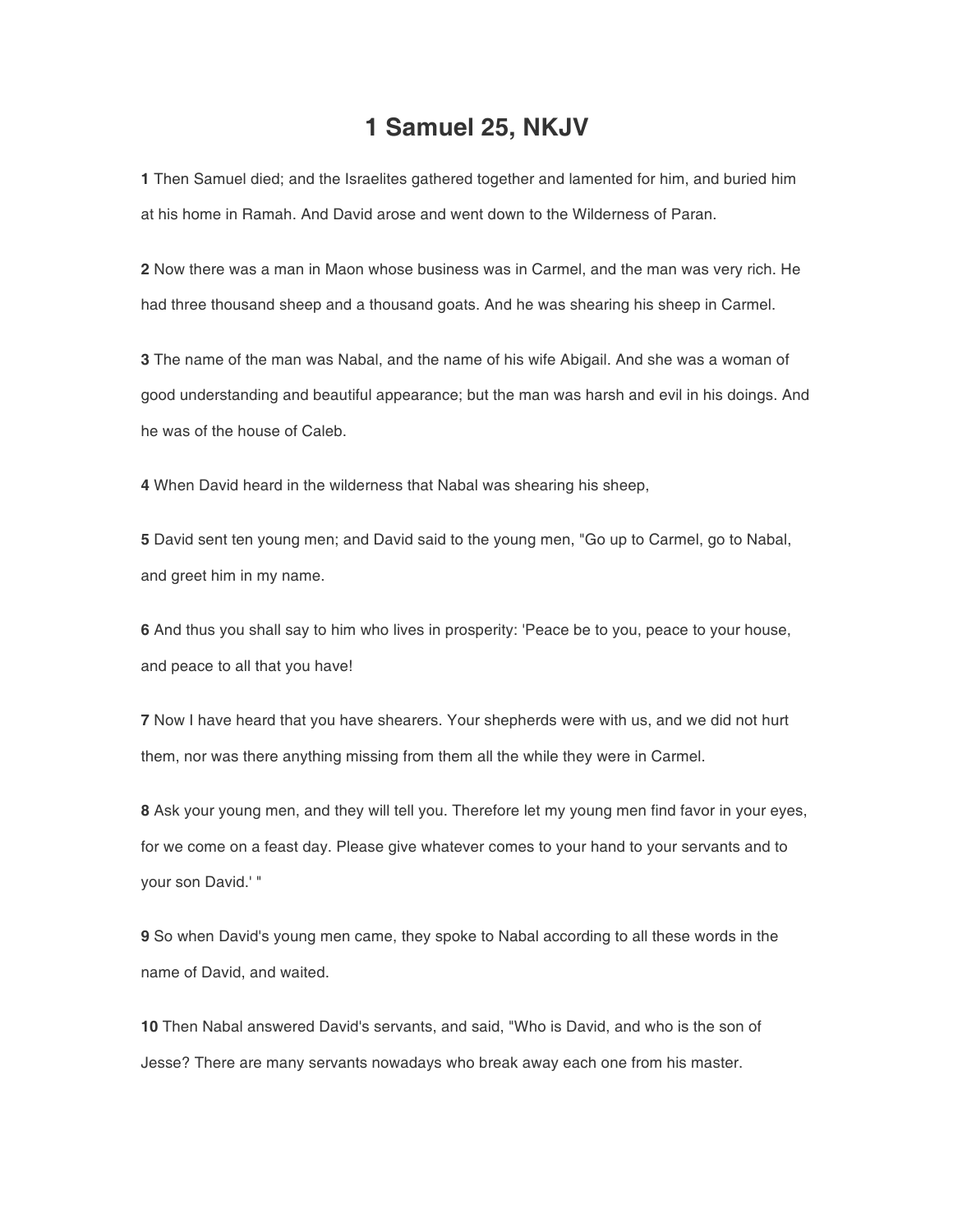**11** Shall I then take my bread and my water and my meat that I have killed for my shearers, and give it to men when I do not know where they are from?"

**12** So David's young men turned on their heels and went back; and they came and told him all these words.

**13** Then David said to his men, "Every man gird on his sword." So every man girded on his sword, and David also girded on his sword. And about four hundred men went with David, and two hundred stayed with the supplies.

**14** Now one of the young men told Abigail, Nabal's wife, saying, "Look, David sent messengers from the wilderness to greet our master; and he reviled them.

**15** But the men were very good to us, and we were not hurt, nor did we miss anything as long as we accompanied them, when we were in the fields.

**16** They were a wall to us both by night and day, all the time we were with them keeping the sheep.

**17** Now therefore, know and consider what you will do, for harm is determined against our master and against all his household. For he is such a scoundrel that one cannot speak to him."

**18** Then Abigail made haste and took two hundred loaves of bread, two skins of wine, five sheep already dressed, five seahs of roasted grain, one hundred clusters of raisins, and two hundred cakes of figs, and loaded them on donkeys.

**19** And she said to her servants, "Go on before me; see, I am coming after you." But she did not tell her husband Nabal.

**20** So it was, as she rode on the donkey, that she went down under cover of the hill; and there were David and his men, coming down toward her, and she met them.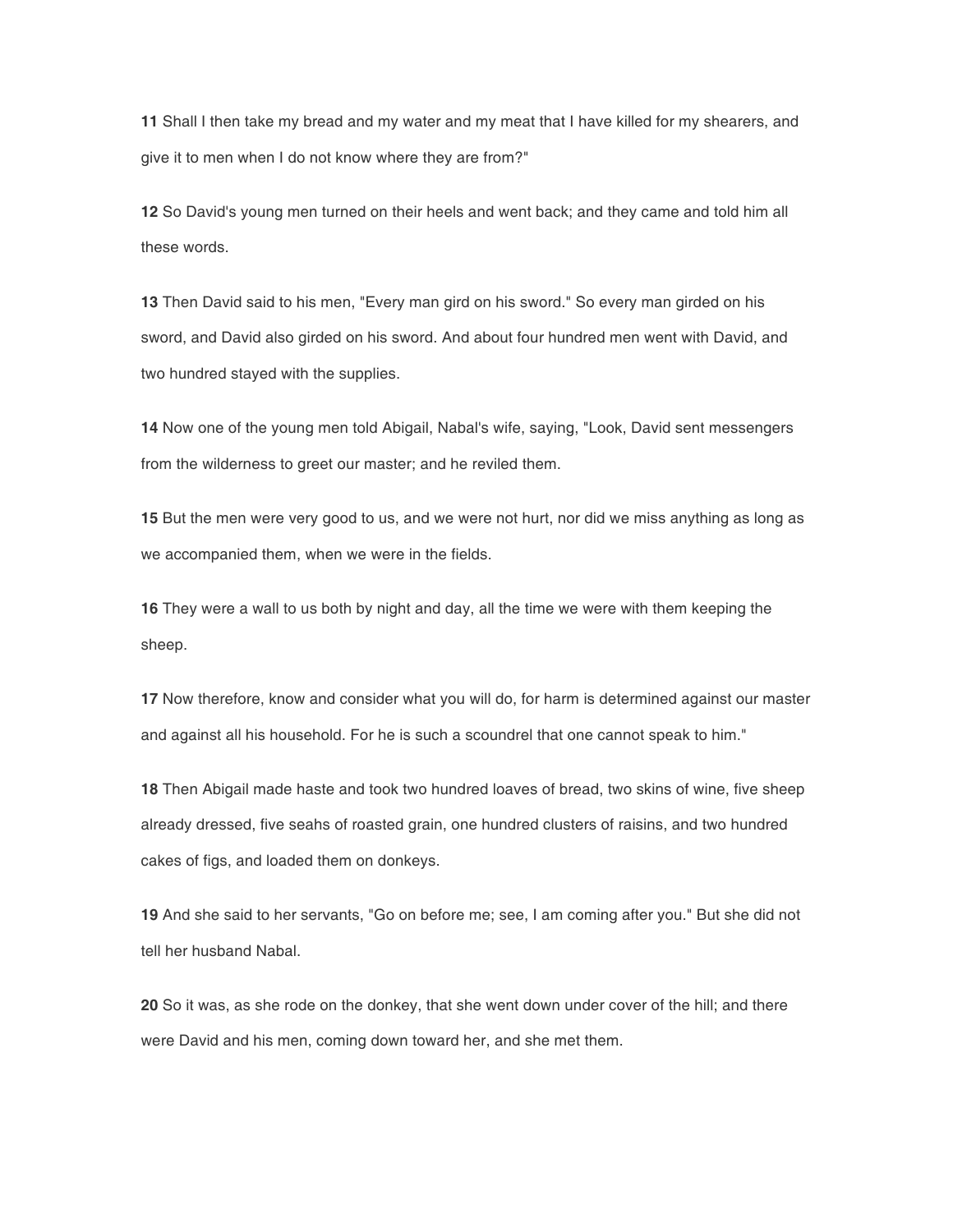**21** Now David had said, "Surely in vain I have protected all that this fellow has in the wilderness, so that nothing was missed of all that belongs to him. And he has repaid me evil for good.

**22** May God do so, and more also, to the enemies of David, if I leave one male of all who belong to him by morning light."

**23** Now when Abigail saw David, she hastened to dismount from the donkey, fell on her face before David, and bowed down to the ground.

**24** So she fell at his feet and said: "On me, my lord, on me let this iniquity be! And please let your maidservant speak in your ears, and hear the words of your maidservant.

**25** Please, let not my lord regard this scoundrel Nabal. For as his name is, so is he: Nabal is his name, and folly is with him. But I, your maidservant, did not see the young men of my lord whom you sent.

**26** Now therefore, my lord, as the Lord lives and as your soul lives, since the Lord has held you back from coming to bloodshed and from avenging yourself with your own hand, now then, let your enemies and those who seek harm for my lord be as Nabal.

**27** And now this present which your maidservant has brought to my lord, let it be given to the young men who follow my lord.

**28** Please forgive the trespass of your maidservant. For the Lord will certainly make for my lord an enduring house, because my lord fights the battles of the Lord, and evil is not found in you throughout your days.

**29** Yet a man has risen to pursue you and seek your life, but the life of my lord shall be bound in the bundle of the living with the Lord your God; and the lives of your enemies He shall sling out, as from the pocket of a sling.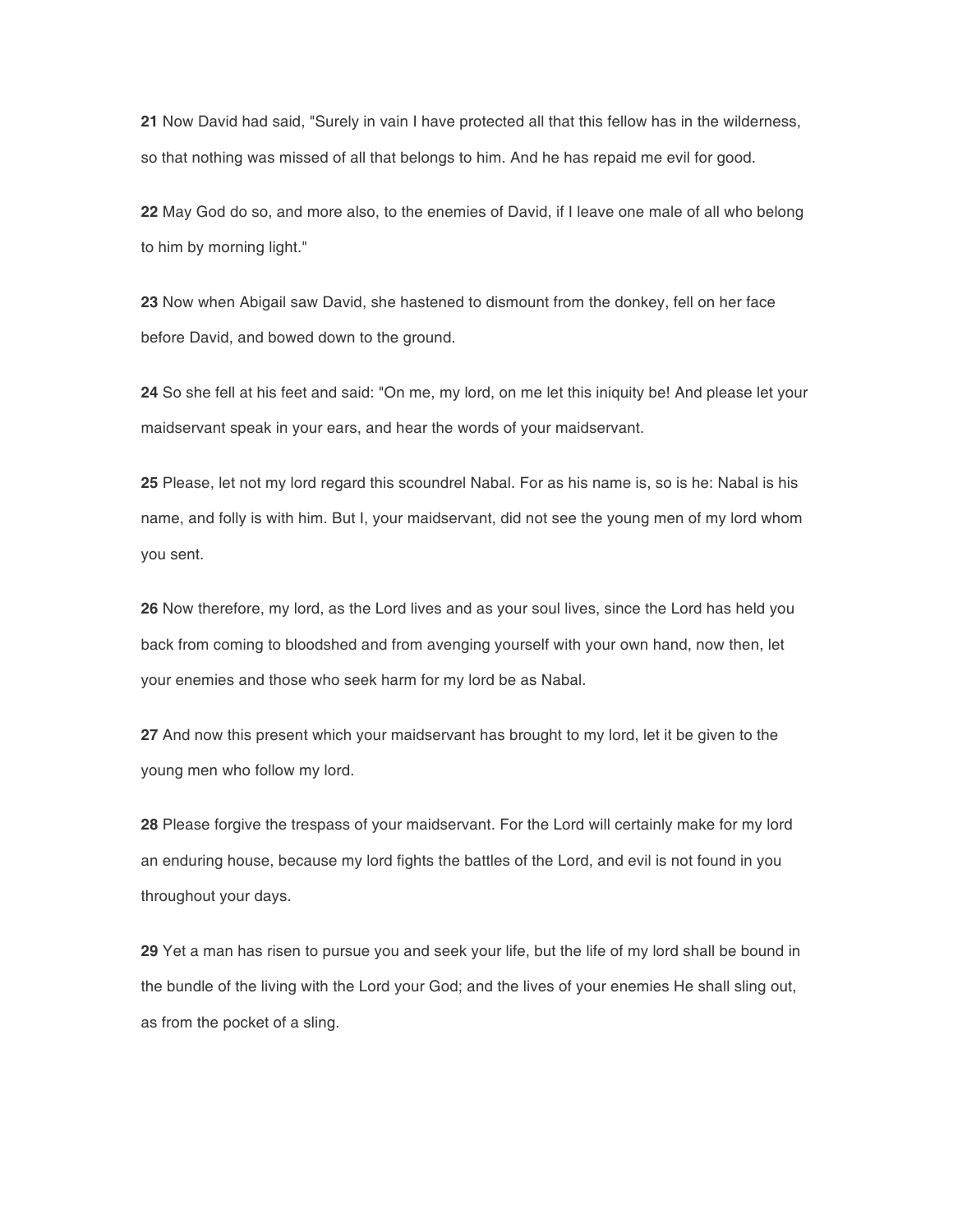**30** And it shall come to pass, when the Lord has done for my lord according to all the good that He has spoken concerning you, and has appointed you ruler over Israel,

**31** that this will be no grief to you, nor offense of heart to my lord, either that you have shed blood without cause, or that my lord has avenged himself. But when the Lord has dealt well with my lord, then remember your maidservant."

**32** Then David said to Abigail: "Blessed is the Lord God of Israel, who sent you this day to meet me!

**33** And blessed is your advice and blessed are you, because you have kept me this day from coming to bloodshed and from avenging myself with my own hand.

**34** For indeed, as the Lord God of Israel lives, who has kept me back from hurting you, unless you had hastened and come to meet me, surely by morning light no males would have been left to Nabal!"

**35** So David received from her hand what she had brought him, and said to her, "Go up in peace to your house. See, I have heeded your voice and respected your person."

**36** Now Abigail went to Nabal, and there he was, holding a feast in his house, like the feast of a king. And Nabal's heart was merry within him, for he was very drunk; therefore she told him nothing, little or much, until morning light.

**37** So it was, in the morning, when the wine had gone from Nabal, and his wife had told him these things, that his heart died within him, and he became like a stone.

**38** Then it came about, after about ten days, that the Lord struck Nabal, and he died.

**39** So when David heard that Nabal was dead, he said, "Blessed be the Lord, who has pleaded the cause of my reproach from the hand of Nabal, and has kept His servant from evil! For the